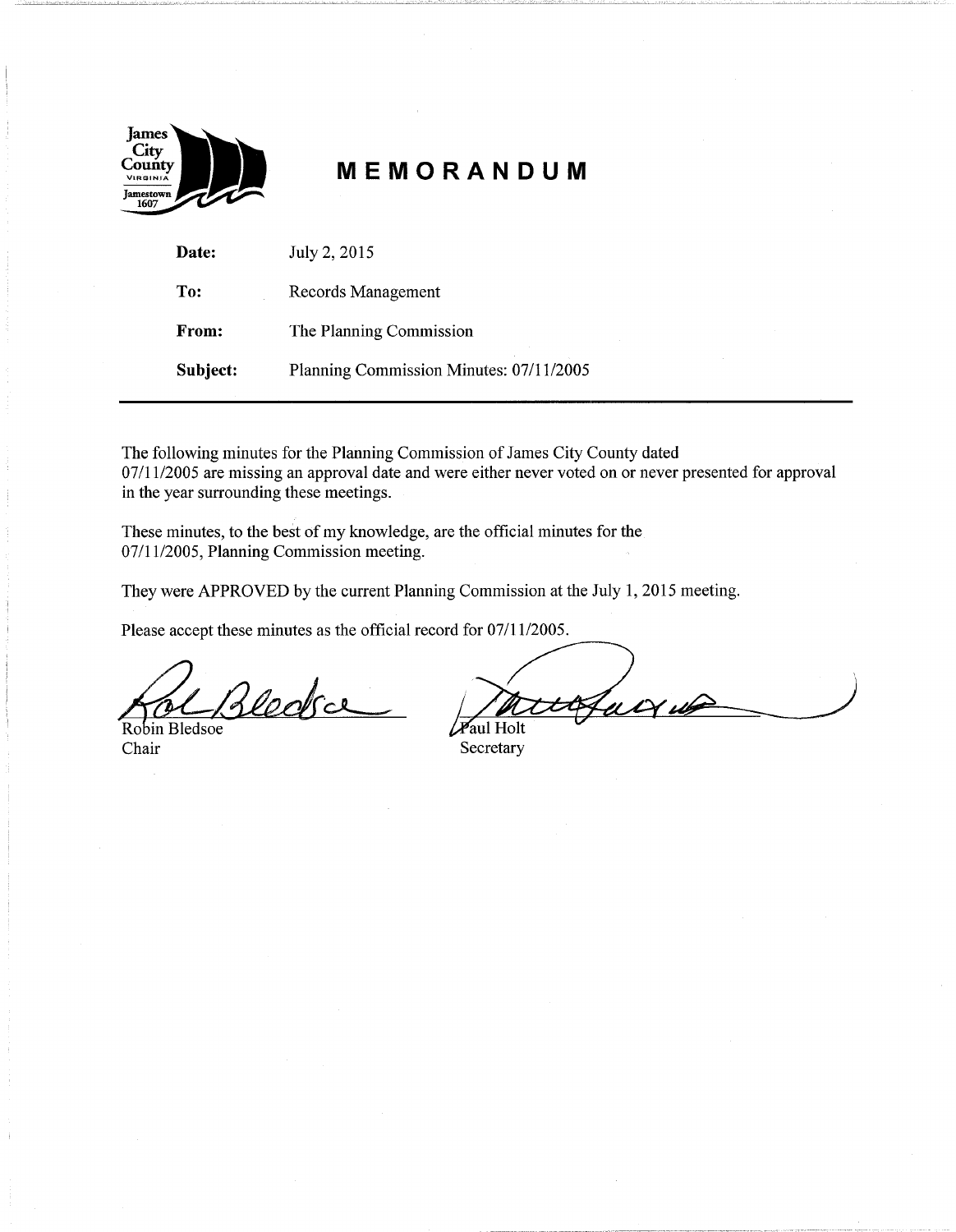A REGULAR MEETING OF THE PLANNING COMMISSION OF THE COUNTY OF JAMES CITY, VIRGINIA, WAS HELD ON THE ELEVENTH DAY OF JULY, TWO-THOUSAND AND FIVE, AT 7:00 P.M. IN THE COUNTY GOVERNMENT CENTER BOARD ROOM, 101- F MOUNTS BAY ROAD, JAMES CITY COUNTY, VIRGINIA.

| <b>ROLL CALL</b> | <b>ALSO PRESENT</b>                                  | ABSENT         |
|------------------|------------------------------------------------------|----------------|
| Jack Fraley      | Marvin Sowers, Planning Director                     | Don Hunt       |
| Ingrid Blanton   | Leo Rogers, County Attorney                          | George Billups |
| Jim Kennedy      | Matthew Arcieri, Senior Planner                      |                |
| Mary Jones       | Tamara Rosario, Senior Planner II                    |                |
| Wilford Kale     | Karen Drake, Senior Planner II                       |                |
|                  | Ellen Cook, Planner                                  |                |
|                  | Leo Rogers, County Attorney                          |                |
|                  | Larry Foster, General Manger JCSA                    |                |
|                  | Darryl Cook, Environmental Director                  |                |
|                  | Scott Thomas, Civil Engineer                         |                |
|                  | Christy Parrish, Administrative Services Coordinator |                |
|                  |                                                      |                |

# 2. MINUTES

Mr. Fraley corrected page one to add "and provide adequate athletic fields" to the last paragraph and corrected "Mr. Kale motioned the approved the report" to "Mr. Kale motioned to approve the report."

Mr. Kale motioned to approve the minutes as circulated and amended.

Ms. Blanton seconded the motion.

In a unanimous voice vote the minutes were approved as circulated and amended (5-0), (Hunt and Billups absent).

#### 3. COMMITTEE AND COMMISSION REPORTS

# A. DEVELOPMENT REVIEW COMMITTEE (DRC)

Mr. Fraley presented the report. The DRC considered three cases at its July  $6<sup>th</sup>$  meeting.

The DRC unanimously recommend preliminary approval, subject to agency comments of the July 2005 quarterly update for shared parking in New Town, Section 2&4, Blocks 2,3,4,5,6,7, 8 & 10 as well as continuation of quarterly parking update presentations to the DRC. The Committee also recommend preliminary approval, subject to agency comments, of S-53-05 Kingsmill- Spencer's Grant, of the cul-de-sac waiver, and approval of the sidewalk waiver by a vote of  $3-1$ .

Lastly, the DRC recommended disapproval of case S-91-04 Marywood proposal by a voice vote of 3-1. The DRC determined that the proposal did not properly minimize environmental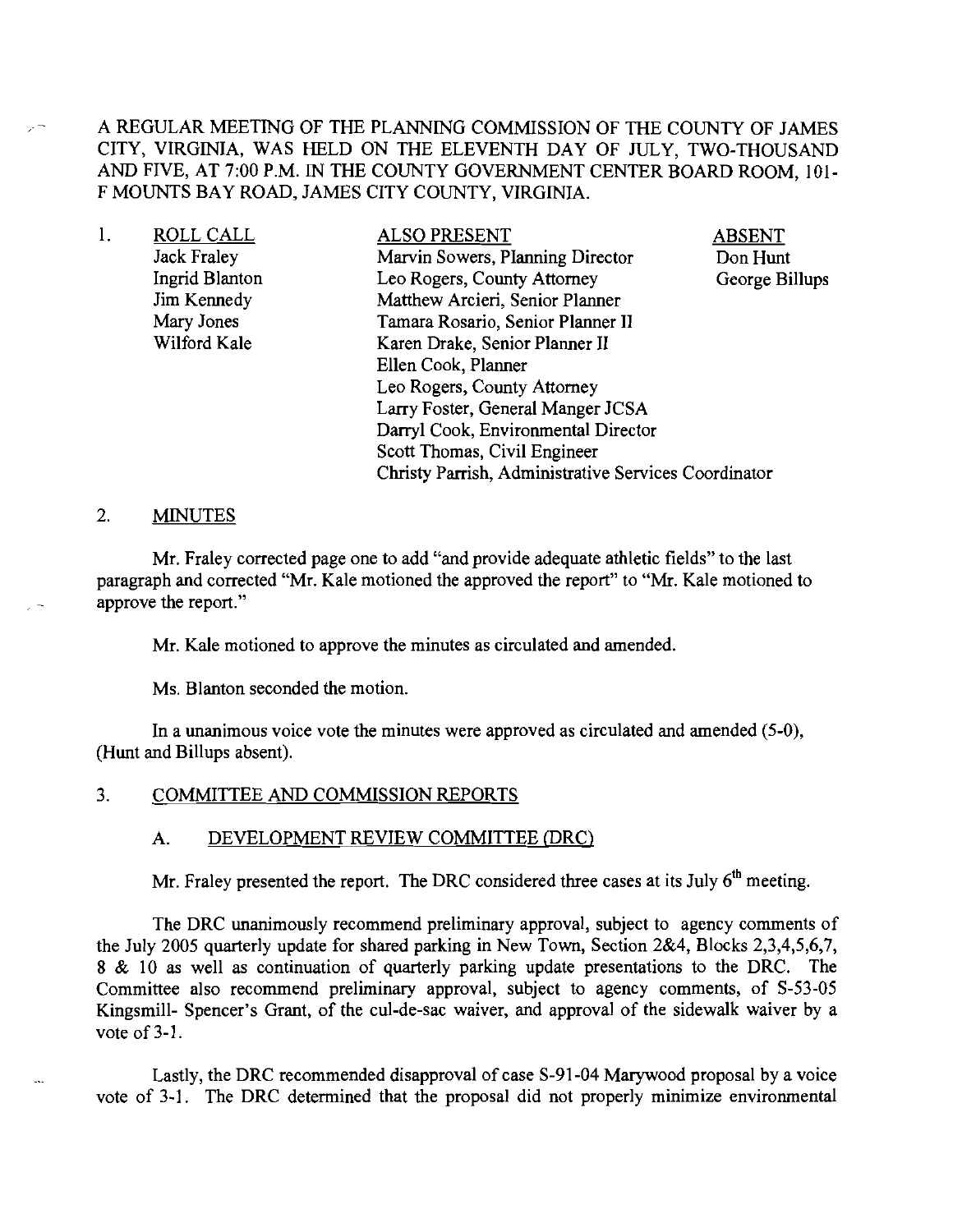impacts and created a traffic situation harmful to the safety, health and general welfare of the public.

Ms. Jones motioned to approve the report.

Mr. Kale seconded the motion.

In a unanimous voice vote the report was approved (5-0) (Hunt and Billups absent)

# B. OTHER COMMITTEE REPORTS - None

# 4. PLANNING COMMISSION CONSIDERATION

A. Initiating Resolution - Zoning Ordinance Amendment - Wireless Communications Facilities.

Mr. Marvin Sowers presented the request and stated that this was a housekeeping resolution which adds Section 24-122 to permit towers in the R-4 Zoning District.

Mr. Fraley asked if there was any discussion from the Board.

Ms. Blanton motioned to approve the request.

Ms. Jones seconded the motion.

In a unanimous voice vote the request was approved (5-0) (Hunt and Billups absent).

# 5. PUBLIC HEARINGS

- A. Z-6-05/MP-4-05 Warhill Tract
- B. Z-8-05 Williamsburg Wicker and Rattan
- C. MP-9-05/ SUP-21-05 Olde Towne Timeshares
- D. Z-7-05/MP-5-05 Jamestown Retreat
- E. SUP-19-05 Branscome Burrow Pit SUP Renewal
- F. SUP-20-05 USA Waste Burrow Pit Renewal

Mr. Fraley stated that the applicants for items 5-A through 5-F requested deferral of those cases until the August I, 2005 meeting.

Mr. Fraley opened the public hearing.

Hearing no requests to speak, the public hearings were continued to the August I, 2005 meeting.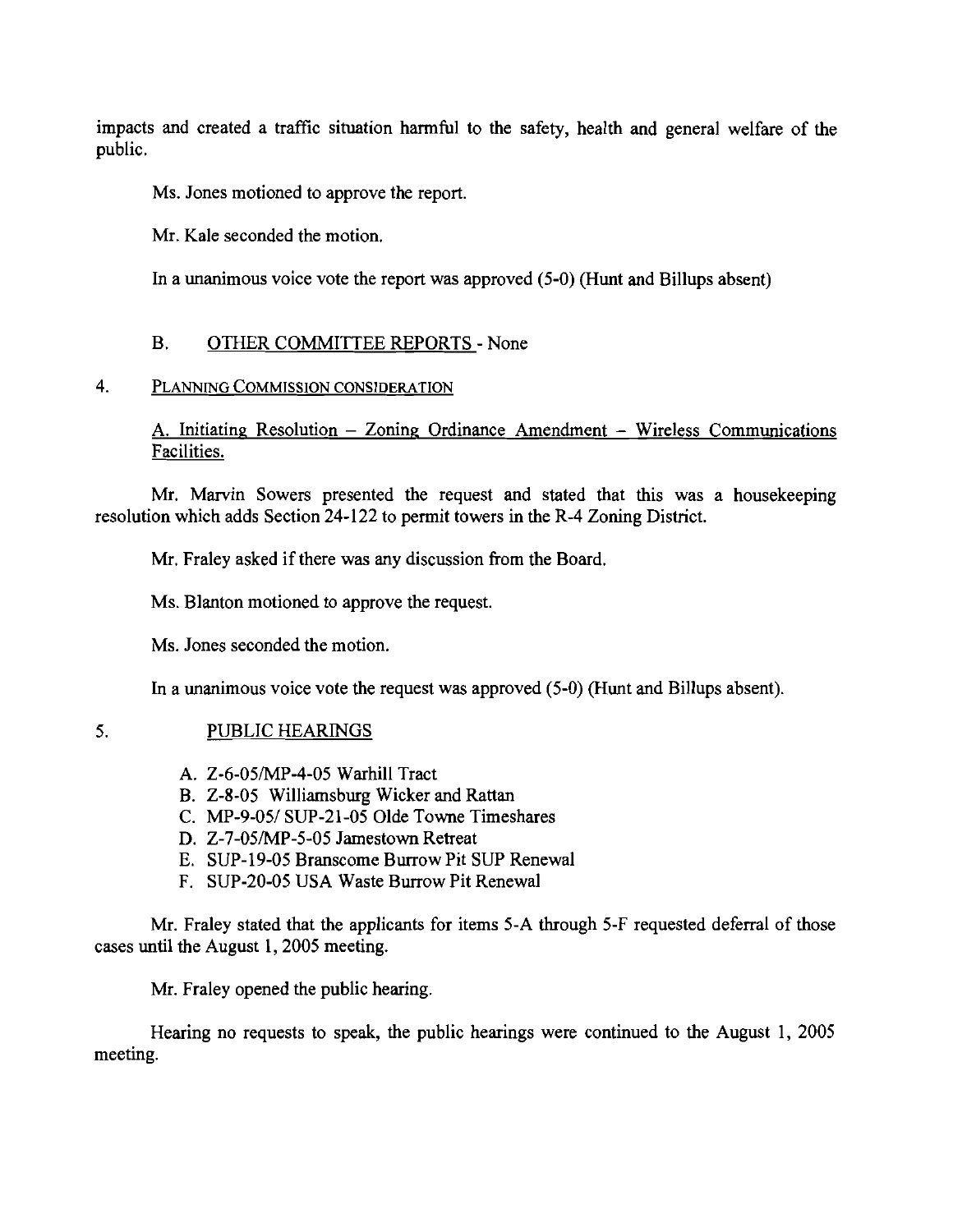# G. Z-9-05/MP-6-05 Governor's Grove

Mr. Matthew Arcieri presented the staff report. Mr. Eric Nielsen, National Housing has submitted an application to rezone 23.23 acres located on John Tyler Highway from R-8 and B-1, to Mixed Use, with proffers. The property is bisected by John Tyler Highway into a northern portion of 14.93 acres and southern potion of 8.33 acres. If approved, the developer would construct 132 market rate condominiums on the northern portion to be known as Governor's Grove. On the southern portion the developer proposes preserving 5.33 acres as a permanent open space. The remaining three acres would be reserved for 25,000 square feet of office/commercial with access exclusively from Ironbound Road adjacent the Zooms Convenience Store.

The applicant has also requested modification to the perimeter setback for the commercial parcel. The proposal would reduce the buffer adjacent to the Zooms Convenience Store and open space from 50 to 25 feet. Staff believes the reduced buffers will still substantially preserve existing vegetation on the site. In addition, the applicant has proffered architectural and landscape review by the Planning Director of any structures built on the site.

With the submitted proffers, staff finds the proposal will not negatively impact surrounding property. Staff also finds the proposal generally consistent with surrounding land uses, the Comprehensive Plan and the Primary Principles for Five Forks Area of James City County. Staff recommends the Planning Commission recommend approval of the rezoning and master plan applications and acceptance of the voluntary proffers. Staff also recommends the Commission approve the buffer modifications to the commercial parcel.

Ms. Ingrid Blanton asked staff to elaborate on the low impact design features for this project.

Mr. Arcieri stated that details of the low impact design features have not been spelled out specifically for this case. However, the features are generally addressed during the development plan review. The Storm Water Master Plan, as proffered, would give the Environmental Division significant leverage in working with the applicant to develop what those low impact design measures would be.

Mr. Kale asked if there had been any discussion about specific plans for the commercial parcel beside Zooms.

Mr. Arcieri stated that there were not, however, the proffers limit the parcel to an office use and in order to go to a more intense use a new traffic study would be required.

Mr. Kale asked since there were no plans for the parcel then, why would staffrecommend a reduction in the buffers.

Mr. Arcieri stated that a reduction in the buffer adjacent to the open space does not have any impact on adjacent property owners and the buffer along Zooms will not impact the vegetation on that site. Due to the narrowness of the lot, the applicant felt they needed a little more space for the development.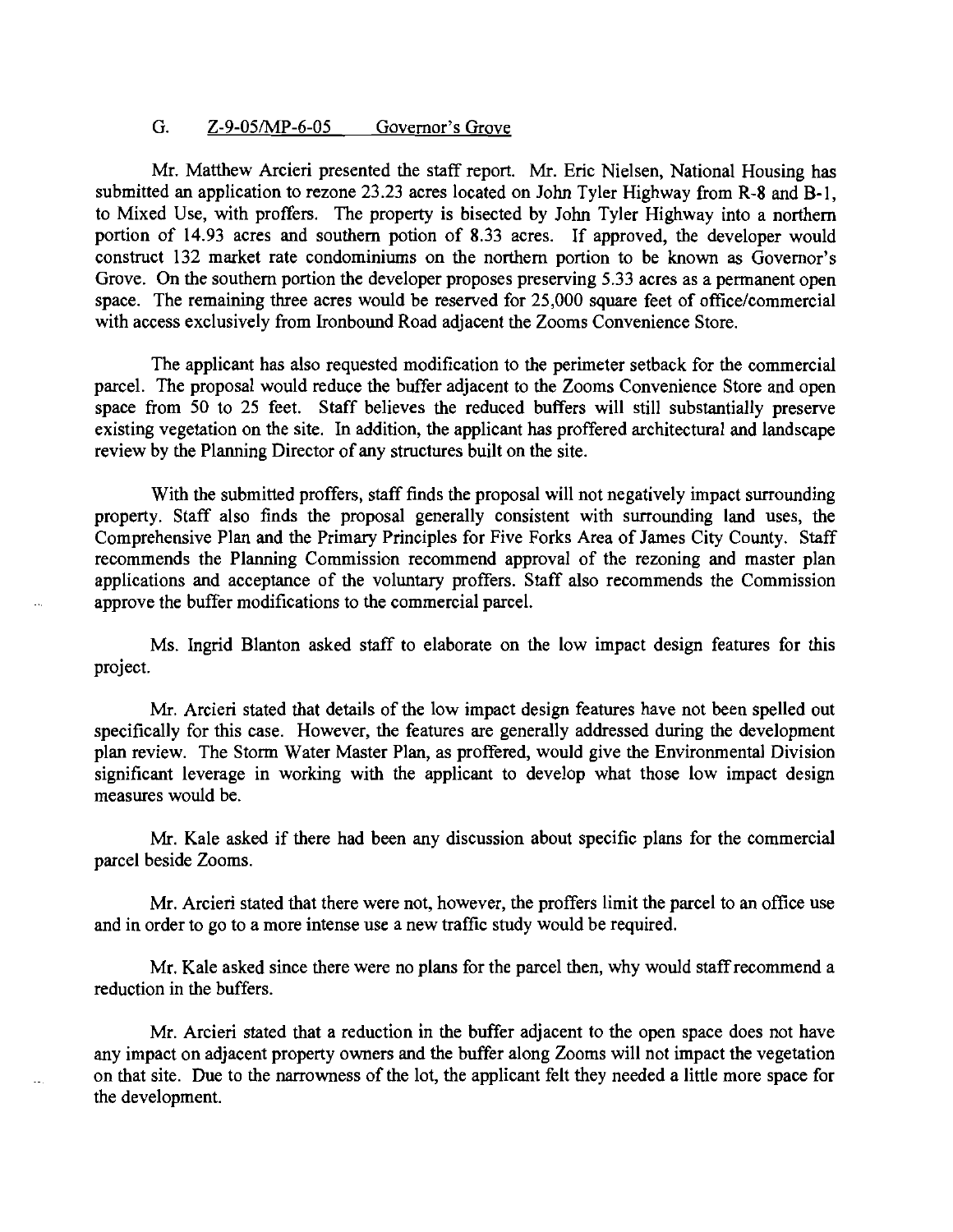The Board and staff discussed the issues concerning the buffer reduction requests and the appearance of the development.

Mr. Fraley asked if curbs and gutters were a requirement in the Mixed Use District.

Mr. Arcieri stated that it was not a requirement.

Mr. Fraley requested staff to encourage the developer to consider the elimination of curbs and gutters and to establish a Turf Management Plan between the Planning Commission and Board of Supervisors meetings.

Mr. Kennedy asked if irrigation systems would be allowed in this development.

Mr. Arcieri stated yes, however, the proffers state that the water must be drawn from surface ponds and not from a JCSA well.

Mr. Kennedy stated concerns about these arrangements being eliminated in the future like some other developments in the past.

Ms. Blanton stated that the Board had received some feedback from the Friends of Powhatan Creek Watershed concerning the encroachments into the 150' buffer such as pedestrian trails, entry ways, turning lanes etc. and asked if those concerns had been addressed in the way this buffer will be managed.

Mr. Arcieri discussed the applicant's plan for pedestrian trails, two areas of enhanced landscaping and a proffer for any disturbed area.

Ms. Blanton stated concerns of the tree line being thin.

Mr. Arcieri stated that staff has worked extensively to make sure that any turn lane improvements do not impact the first tree line and expose the power lines.

Ms. Jones asked why there was not a conservation easement on the open space across the street.

Mr. Arcieri deferred the question to the applicant

Mr. Fraley opened the public hearing.

Mr. Vernon Geddy, representing the applicant, gave a presentation outlining the application and asked the Planning Commission to recommend approval of this application. He also stated that this project is consistent with surrounding zoning and development, housing, land use, and community character elements of the Comprehensive Plan and believes it is the best plan for the property and the County.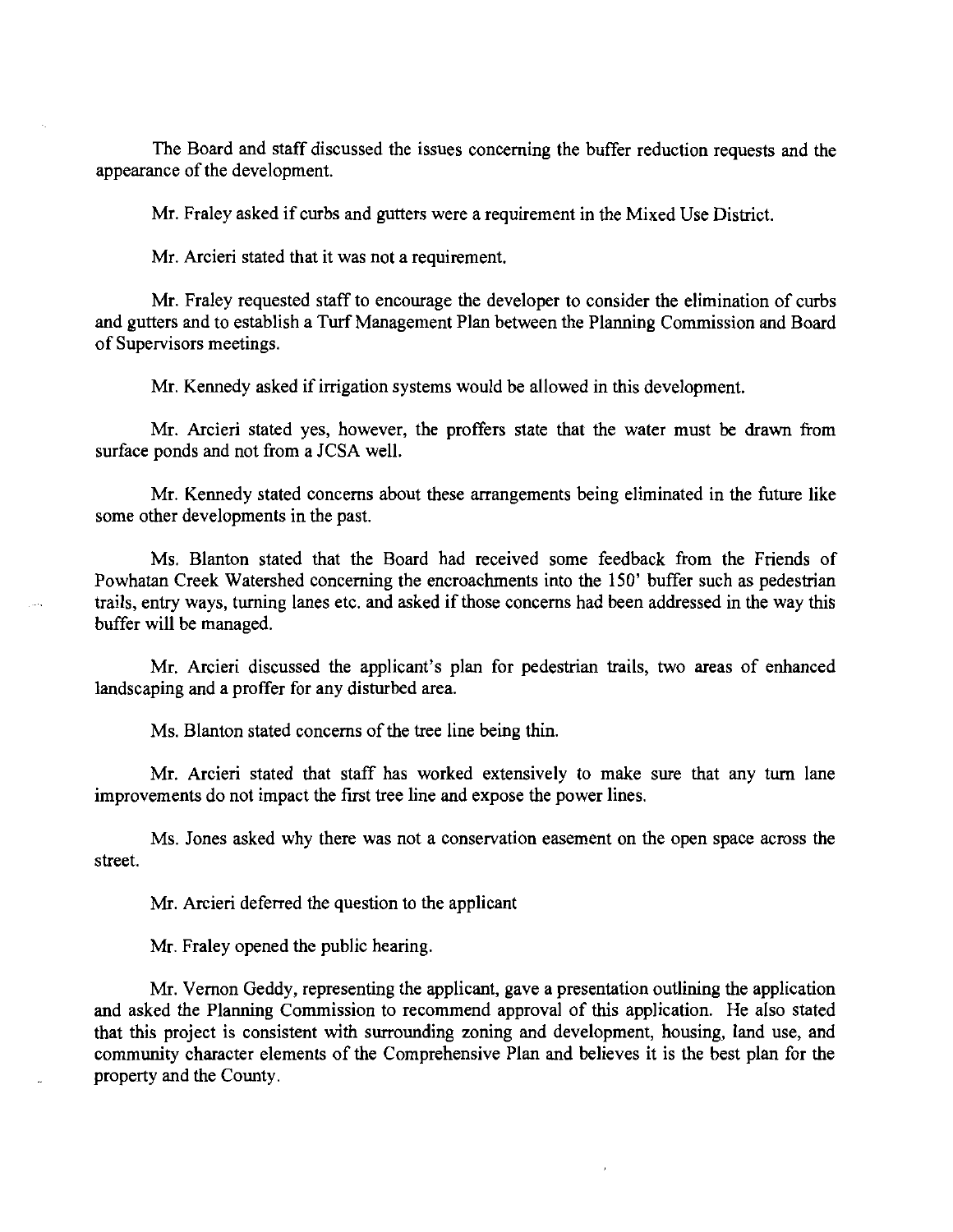Mr. Kale discussed with Mr. Geddy how adjacent properties affect other adjacent properties whether they are an infill or a continuation.

Ms. Jones asked about the conservation easement.

Mr. Geddy replied that there was a concern from their tax advisers that if it were proffered it might adversely impact their ability to get a chartable tax deduction.

Mr. Fraley and Mr. Geddy discussed the elimination of curb and gutters in order to capture more of the storm water runoff through infiltration and the suggestion of a Turf Management Plan.

Ms. Blanton encouraged the applicant to consider coordinating the Storm Water Management Plan with the neighboring Villas project.

Mr. Fraley asked about potential traffic patterns around the proposed commercial area.

Mr. Geddy stated that with the location of the tum lanes approaching the intersection, VDOT has made it very clear that it would be a right in and a right out.

Mr. Gerald Johnson, 4513 Wimbledon Way, President of the Historic Route 5 Association stated the following concerns: (I)traffic studies and when those studies were done; (2) traffic congestion in this area has increased; (3) potential traffic backups with additional cars in this area; (4) concern about a pull off lane instead of a right tum lane; (5) concern about conservation areas being renovated and restored; (6) a lack of information regarding the latest proposal to this revised plan.

Ms. Judy Fuss, 3509 Hunter's Ridge, representing the Powhatan Crossing HOA stated that while Powhatan Crossing is not contiguous to this parcel, the development as proposed will negatively affect the residences in many ways. While this proposal reduces the per acre density, there is little that elevates prior concerns of traffic and additional school age children on already strained resources. The program capacity of Clara Byrd Baker and Jamestown High School and the total design capacity for all three schools that serves this area are already exceeded. The staff says that the project meets the adequate school facilities test, however, this test is based on designed instead of program capacity and does not reflect building use. There are concerns that vehicle trips from the development will strain the Ironbound/Route 5 intersection. VDOT's requirement that all traffic exit southbound on Ironbound Road shifts this problem from this parcel's driveway to nearby areas such as the school, shopping center and the Villas neighborhood. After comments made tonight, they remain concerned about the ISO' buffer on the north side of Route 5, the existing vegetation is of poor quality and many elements are proposed to be inside the buffer reducing its effectiveness. National Housing has made little effort to assess the special character of this area or to communicate with its residents. The overall project is not consistent with the spirit of Five Forks Principles or the character of the surrounding community.

Melissa Gagne, 4716 Bristol Circle, expressed concerns about the height of buildings not being consistent with the Five Forks Area. Ms. Gagne also noted that the housing is all market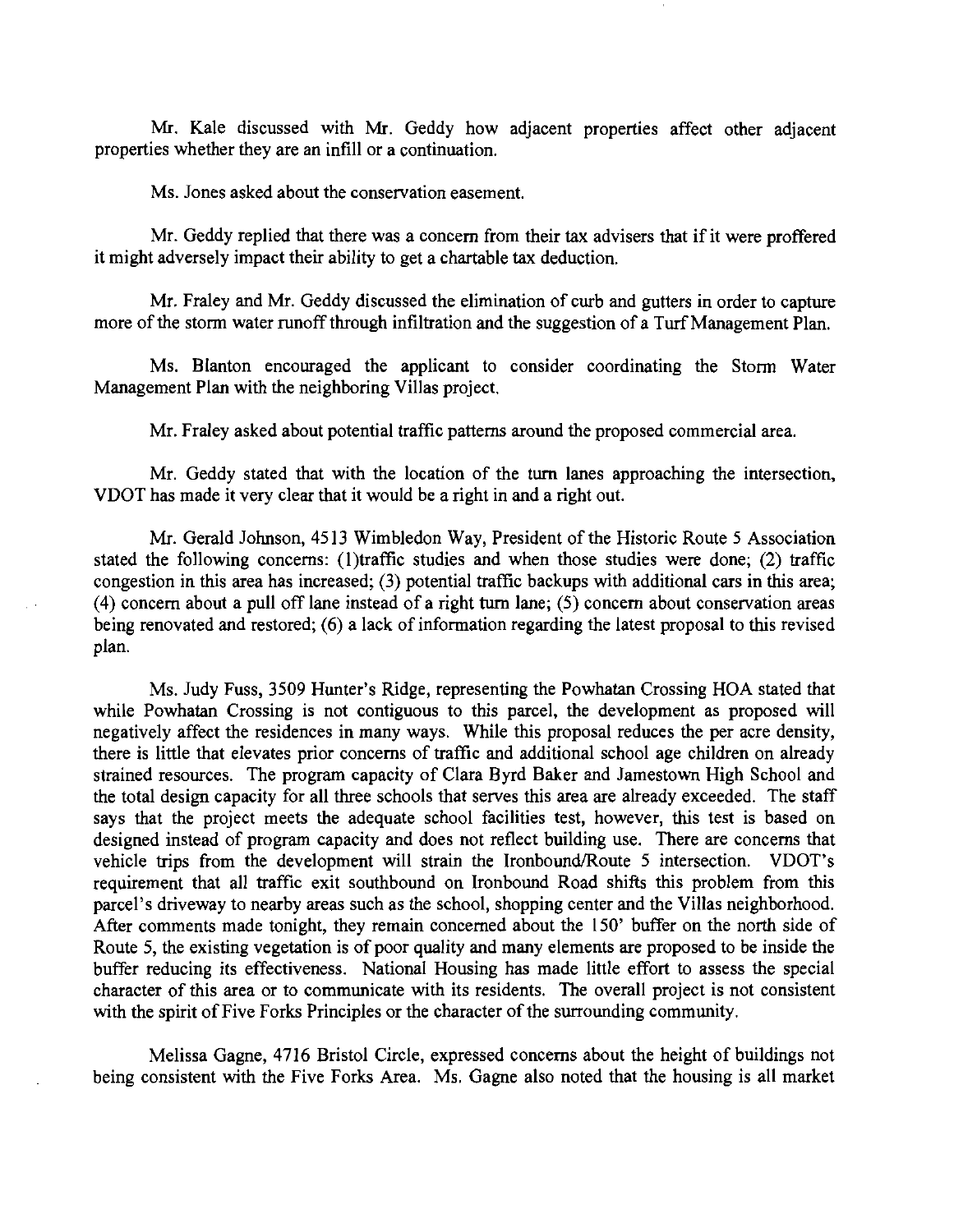priced and there is not a proffer stating that 20% will be one bedroom. It is not mixed for a variety of people. There is concern about community care and workforce housing.

Mr. David Fuss, 3008 Chelsford Way, of Friends of Powhatan Creek stated that volunteers have met the developer on three different occasions concerning this project. The Friends of Powhatan Creek do not feel that this project fully meets the high standards for the Five Forks Area. The following are the observations and concerns the group had: (1) project within the Powhatan Creek watershed; (2) prefers that the project be developed under the existing allowable density; (3) encourage the use of a conservation easement on the south parcel; (4) site has never had as much impervious cover as what is proposed on the plan; (5) high impervious cover as proposed for the north parcel leads to deterioration of water quality; (6) the width of the buffer from Powhatan Creek (needs to be fully vegetative); (7) the intrusions within the 150' buffer along Route 5; (8) no areas on the Master Plan shown to be dry swales; (9) need more details on the environmental features; (10) appreciates the \$500 per unit proffer for offsite stream stabilization or storm water management but it should be never construed as a substitute for controlling storm water on site; (11) concerns about the absence of the Nutrient Management Plan; (12) encourages joint storm water management with the adjacent Villas at Five Forks; (13) Water Conservation Plan is commendable. Native drought tolerant planting should be used to reduce water consumption. The Friends of Powhatan Creek recommends denial until some of these concerns are worked out.

Seeing no other speakers, Mr. Fraley closed the public hearing.

Mr. Fraley asked for discussion from the Commission.

الرابط

Ms. Blanton commented that as a whole, the project is a good idea. As the project moves forward and to the DRC, the environmental concerns will be explored further. Ms. Blanton further stated that she encourages one-bedroom units to be included to provide affordable housing for our workforce.

Mr. Kennedy stated he would echo much of what Ms. Blanton stated. The project as a whole addressed many of the concerns of the past project. The project is a positive step forward. He also stated he would encourage the developer to include some one-bedroom units.

Mr. Kale stated that this is a far superior project to the one before. This project is complimentary to the Five Forks Study which encouraged housing in a situation where people could walk to the area. He stated he would also like to see less density but sees the economic reality of trying to put a project together. Mr. Kale urged the developer to solidify the open space property so that it could be a real asset and also to include the one-bedroom units.

Ms. Jones stated she agreed with the others and that the density is fine. This project complies with the Comprehensive Plan and the Five Forks Principles, and she likes the mixed cost housing. She encouraged the applicant to include a percentage of one bedroom units. Ms. Jones also stated that she appreciated the attention to the environmental issues. She concluded by stating that this was an overall good project and liked the open space but was concerned about the potential traffic coming in and out of the commercial area.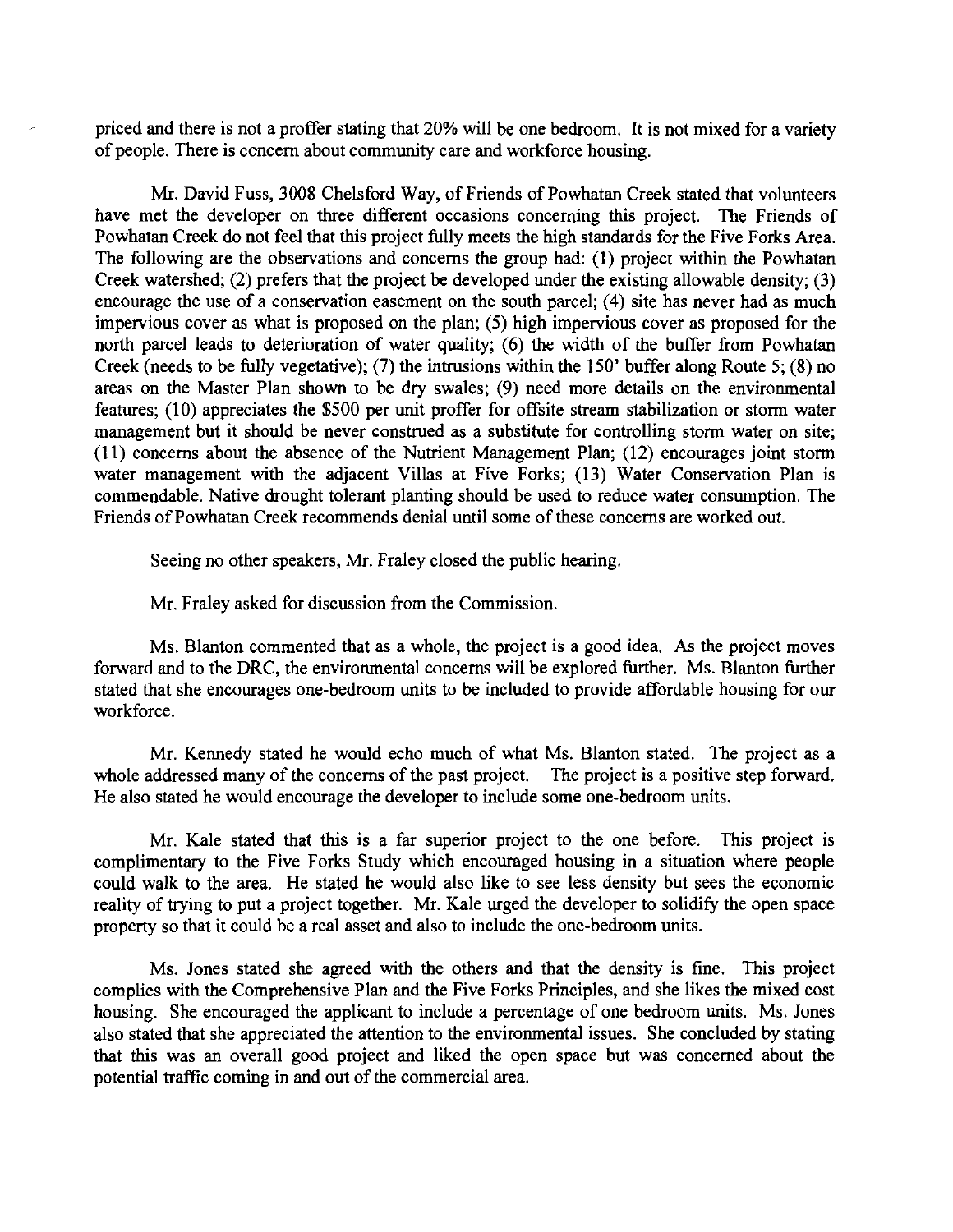Mr. Fraley stated he would like to echo all the other comments and encourages staff to work with the applicant on the environmental issues so we get a project that we can be absolutely proud of. Lastly he stated that this area is an eyesore and is proud to support this plan.

Mr. Kennedy motioned approval.

Ms. Jones seconded the motion.

The Planning Commission voted 5-0 to support the application: YES: (5) Jones, Fraley, Blanton, Kennedy, Kale NO: (0) Absent: (2) Hunt, Billups

# H. Z-4-05/SUP-7-05 New Town, Langley Federal Credit Union

Ms. Tamara Rosario presented the staff report. Mr. Tom Horner of Langley Federal Credit Union has applied for a setback modification, special use permit, and rezoning of approximately 2 acres from M-1, Limited Business/Industrial, to MU, Mixed Use, with proffers. The applicant seeks to construct a two-story, 16,000 square-foot bank and office building on the northeast corner of Monticello Avenue and New Town Avenue in the New Town area. As shown on the attached master plan, the proposal also includes six drive-thru teller lanes and one drive-thru ATM lane at the rear of the building. Access to the site is from a side street off New Town Avenue. The property is located at 5220 Monticello Avenue and is further identified as Parcel (I-55) on James City County Tax Map (38-4).

Although staff finds the master plan for the proposal generally consistent with the New Town Design Guidelines and surrounding development, the original proffers in the Commission's meeting packet do not properly effectuate the master plan, provide adequate mitigation of public impacts, or provide sufficient safeguards for the orderly development of the area in accordance with its Mixed Use land designation. The ramifications of these shortcomings are important not only for this application, but also for the precedent it sets for the New Town rezonings anticipated in the near future. For these reasons, the staff report recommends the Planning Commission deny the setback modification, special use permit, and rezoning for the proposed use.

Since the staff report was prepared, the applicant has related to staff that the Langley Federal Credit Union has decided to join the New Town Owner's Association and forwarded new proffers to staff to that effect. This resolves staff's questions regarding storm water management and the proposal's fulfillment of the intent of the Mixed Use land designation. In addition, they have also agreed to make all revisions to the proffers to clarify the improvement of the side street, the exit lane, the cash contribution, the binding Master Plan, and the development of the streetscapes. Based on the recent development and assurances by the developer that the proffers will be revised and signed prior to the Board of Supervisors meeting, staff now recommends the Planning Commission approve the setback modification, special use permit and rezoning for the proposed use.

Ms. Blanton and Ms. Rosario discussed whether the project has any formal arrangements for shared parking.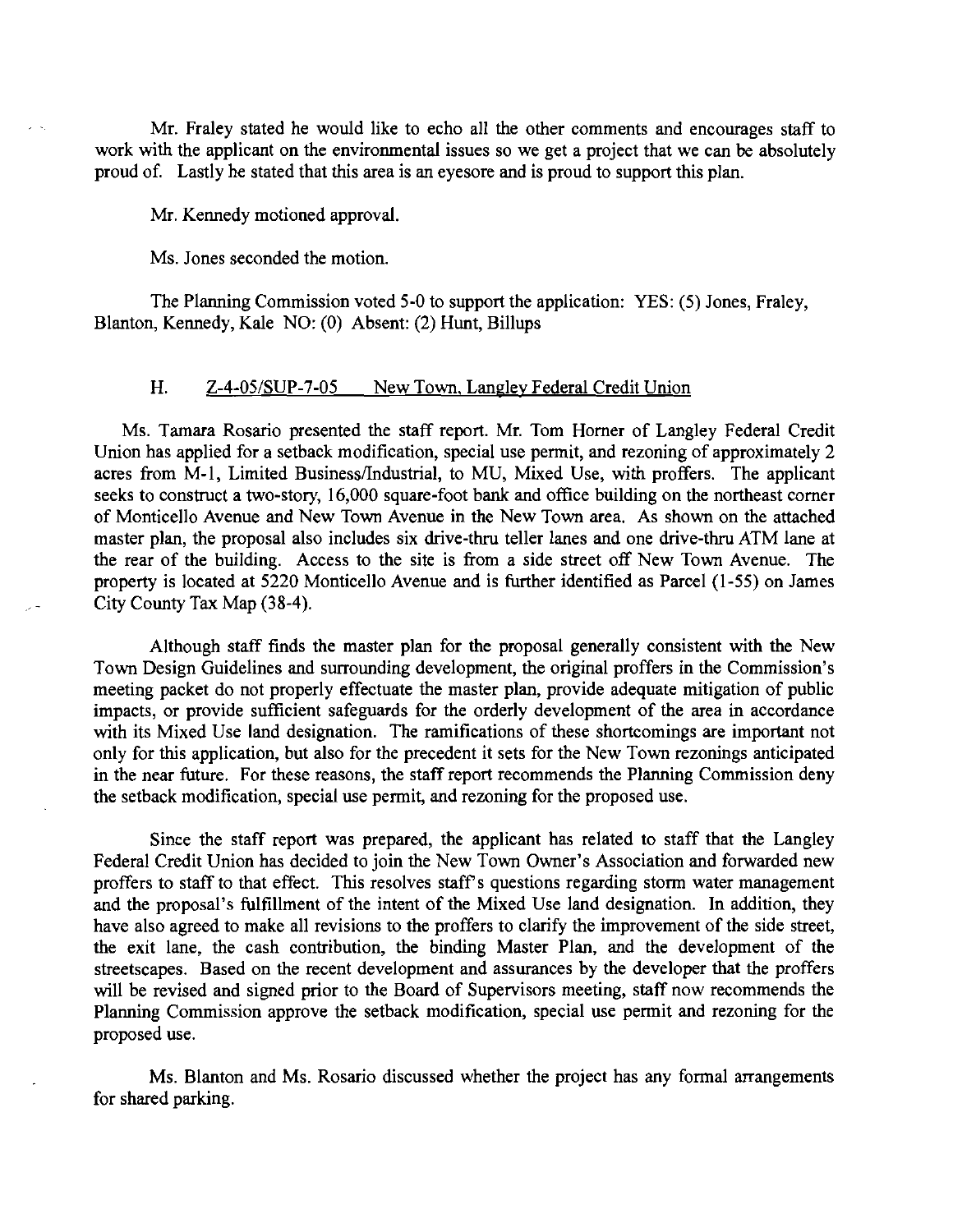Ms. Blanton stated that six or seven drive-thru lanes is not consistent with the New Town pedestrian community and asked whether there was discussion of that issue.

Ms. Rosario stated that staff related to the DRB during their review process staff's concerns with the number of drive-thru lanes as well as the visual effect on Monticello Avenue. The ORB concurred with staff and encouraged the applicant to redesign the Master Plan and architectural features of the property. Since the original proposal, they have reoriented the lanes, extended a wall to the drive-thru lanes to block some of the view, provided enhanced landscaping and added architectural elements to the drive thru itself. With these modifications, the ORB approved the proposed number of drive-thru lanes.

Ms. Blanton asked why was there a need for so many drive-thru lanes for a community that is supposed to be so pedestrian oriented.

Ms. Rosario deferred the question to the applicant.

Mr. Kale asked for clarification whether there were six or seven proposed drive-thru lanes.

Ms. Rosario stated that there were six drive-thru lanes and one drive up ATM.

Mr. Kale discussed his concerns with the amount of drive-thru lanes proposed for this project.

Mr. Kennedy stated his concerns with the number of banks moving to New Town.

Mr. Kennedy also discussed with staff his concerns with traffic counts and the level of service anticipated on Monticello Avenue.

Mr. Fraley asked if there had been discussions concerning the previously stated concerns with the New Town ORB.

Ms. Rosario stated that there had been some discussion about the number of drive thru lanes and its compatibility with the New Town area. In general, they felt comfortable with the number of lanes given the proposed pedestrian enhancements described on the Master Plan, architectural features and screening.

Mr. Fraley opened the public hearing.

Mr. Raymond Suttle, representing the applicant, gave a brief overview of Langley Federal Credit Union and the project. He stated the need for the drive-thru lanes is during certain peak hours and the site is large enough to accommodate those lanes.

Ms. Blanton discussed with the applicant concerning whether their studies on the need for higher number of drive-thru lanes were based on locations comparable to New Town, which is intended to be a pedestrian-friendly development.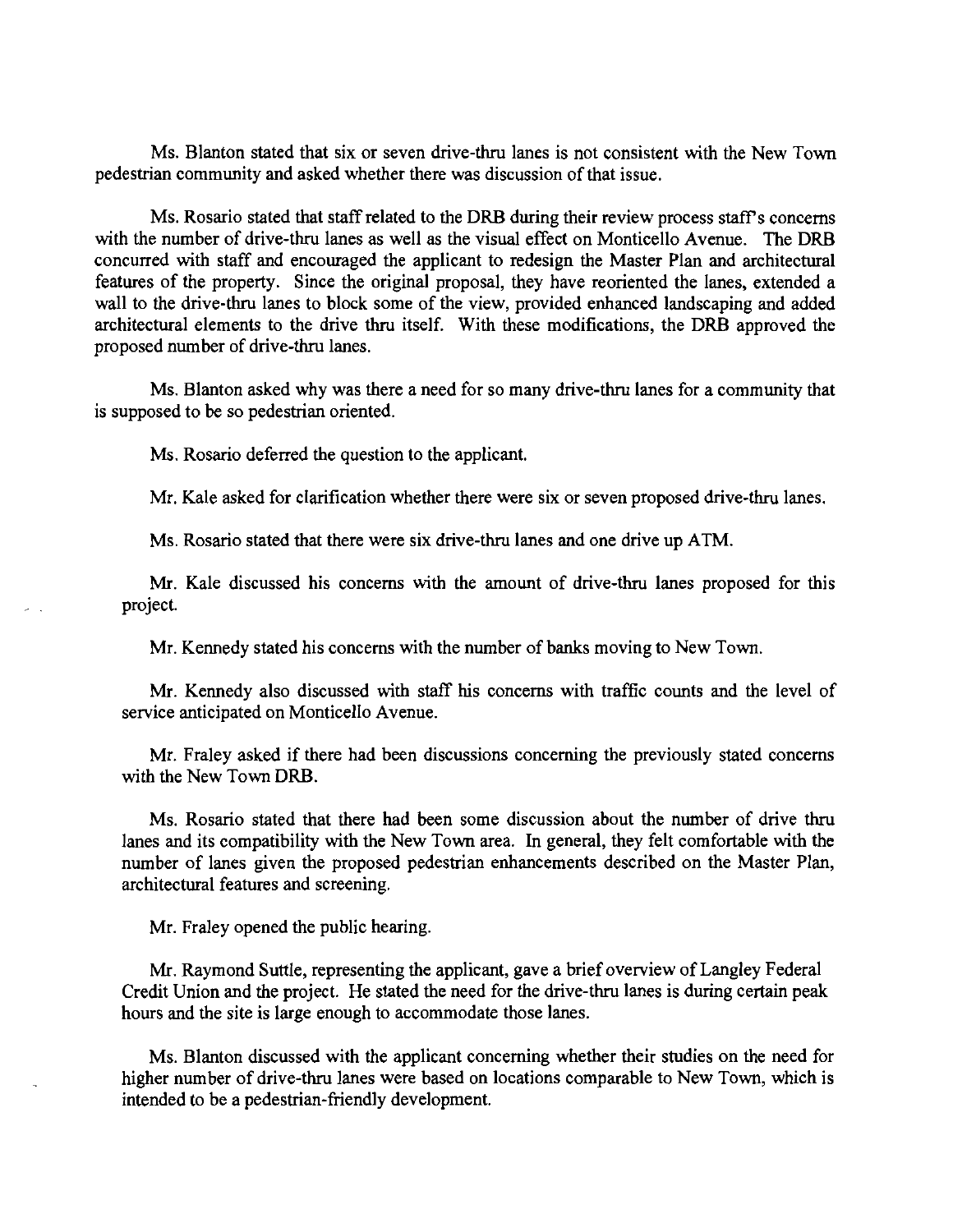Mr. Kale stated he was not impressed with the design and felt that the project does not need seven drive-thru lanes for two peak hours. He also stated he did not like the design of the parking spaces and feels that the location of the site is more conducive for open space. The building appears to be an attractive building but is overwhelmed by what is outside.

Mr. Kale stated that he finds the density, amount of impervious cover and lanes cumbersome; it encourages people to drive thru rather than walk and thought that the applicant can come up with a better idea instead of using the property to the maximum. He suggested the applicant consider shared parking and providing more open space.

Mr. Suttle stated that he understands his concerns but the DRB had reviewed the project.

Mr. Kales stated that they had to get the rezoning from the Planning Commission.

Mr. Rich Costello, AES Consulting Engineers, stated that the drawing was incorrect. There are not seven lanes but five drive-thru lanes and one ATM drive up with more landscaping along the front. The project has a significant amount of pedestrian features on the two streets. As shown in a study, credit unions have more drive-thru lanes than banks. He also discussed work between the applicant and the DRB to resolve these concerns and the DRB was very satisfied with the pedestrian access points.

Mr. Fraley commented that there were financial institutions fronting on Monticello Avenue that did not have that many drive-thru lanes.

Seeing no other speakers, Mr. Fraley closed the public hearing.

Mr. Fraley asked staff if they would support fewer drive-thru lanes.

Ms. Rosario stated that staff would be supportive.

Mr. Kale stated that he would like to see three drive-thru lanes and one ATM drive up because he did not think that Langley is as big as the Bank of America. Mr. Kale requested to see the proffer changes and other elements resolved prior to voting on this case and suggested a deferral of this project.

Ms. Jones stated that it was a good idea to defer the project due to discrepancies between the plans presented and that she would prefer to see a reduction of drive-thru lanes.

Ms. Blanton agreed with a deferral and would also support a reduction in drive-thru lanes to three and one and she also encouraged shared parking.

Mr. Kennedy stated concerns that New Town was becoming a large relocation town for existing businesses. He also discussed concerns with the number of drive-thru lanes but realizes that the DRB's review process is pretty tough. He stated he is comfortable with the deferral and would also like to see the drive thru lanes reduced but it would not be a deal breaker.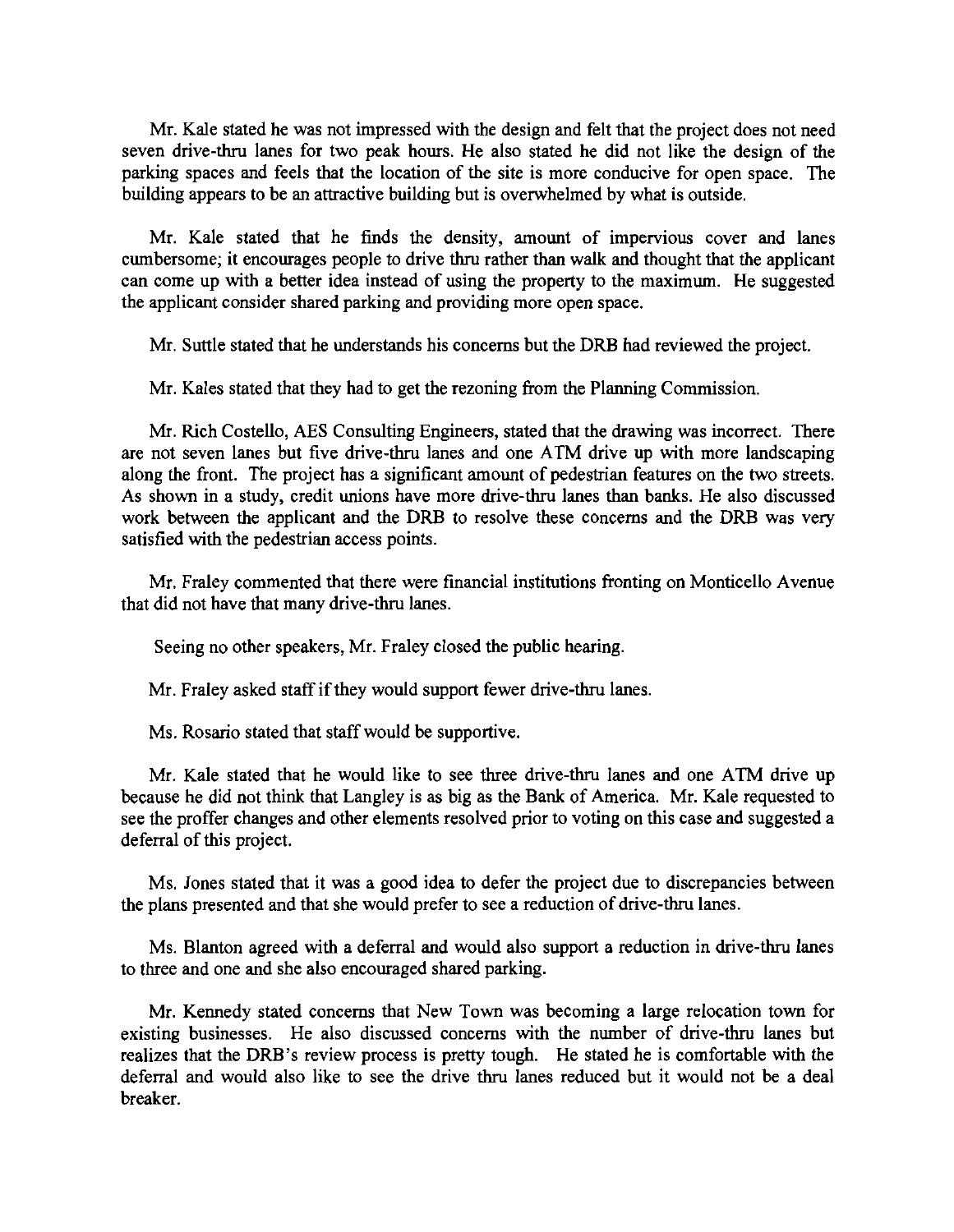Mr. Fraley stated he would like to see Langley Federal Credit Union come to New Town; however, he realizes there are several issues up in the air. He could not say he had a preference for fewer drive thru lanes but would feel comfortable with the deferral.

Mr. Kale moved to defer the application until the August I, 2005 meeting.

Ms. Jones seconded the motion.

The Planning Commission voted 5-0 to defer the application until August I, 2005 YES: (5) Jones, Fraley, Blanton, Kennedy, Kale NO: (0) Absent: (2) Hunt, Billups

The Commission adjourned for five minutes.

1.  $Z-10-05/SUP-17-05/MP-7-05$  -The Villages at Whitehall (LaGrange) J  $Z-1105/SUP-1605/MP-8-05 - The Villages at Whitchall$ (Task, Neck, Rochambeau)

Mr. Fraley discussed with the Commission to hear the two cases jointly.

Mr. Kale and Mr. Fraley congratulated and thanked Ms. Karen Drake for her work and service to the County and wished her well in her new endeavors.

Ms. Karen Drake presented the staff report. Mr. Vernon Geddy has submitted an application on behalf of Rauch Development to rezone approximately 160 acres from A-1, General Agricultural and B-1, General Business, to R-2, General Residential District, Cluster Overlay, with proffers; R-5 Multifamily Residential District, Cluster Overlay, with proffers; and B-1, General Business District, with proffers.

If approved, the applicant would develop within the next ten years four related neighborhoods collectively called "The Villages at White Hall" proposing a total of 522 new homes.

- I. La Grange Village: 20 three- and four-family building units with a total of 79 dwelling units.
- 2. Taskinas Village: 70 town home style multi-family units.
- 3. Rochambeau Village: 31 single family detached homes, 49 town horne style multi-family units and 14 duplex two-family units for a total of 94 units.
- 4. Hickory Neck Village: The largest of the neighborhoods with 279 dwelling units, comprised of 237 single family detached homes and 42 duplex-style two-family units, tennis courts, clubhouse and swimming pool.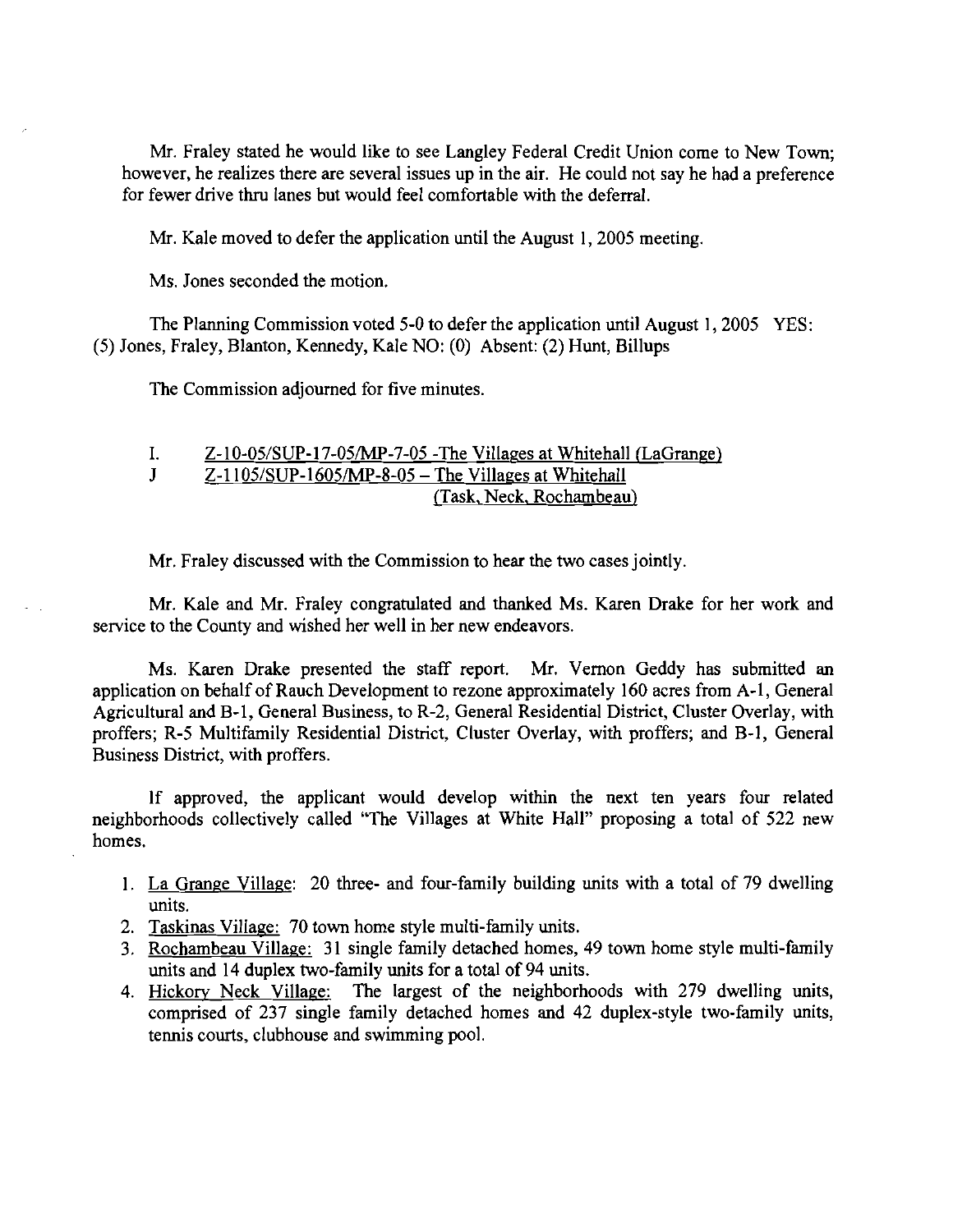An 8,000 square foot commercial building is also proposed. This parcel is currently zoned B-1, General Business and is proposed to be rezoned to B-1, General Business with proffers prohibiting certain permitted by-right uses.

Staff recommends the Planning Commission approve the rezoning, special use permit and master plan application for LaGrange Village with the special use permit conditions listed in the staff report and acceptance of the voluntary proffers.

Staff recommends the Planning Commission deny the rezoning, special use permit and master plan application for the Taskinas, Rochambeau and Hickory Neck Village. However, if the Planning Commission should choose to approve this application, staff recommends acceptance of the voluntary proffers and approval of the special use permit conditions listed in the staff report.

Mr. Kale asked about the existing two ponds on the property and whether one feeds from the school property and the other one to the west feeds from the natural topography and if they were capable of sustaining the use as a BMP.

Ms. Drake deferred the question to Mr. Darryl Cook of the Environmental Division.

Mr. Cook stated the second pond is receiving drainage from the natural topography.

Mr. Kale asked if it receives drainage from the area that is being considered for development.

Mr. Cook stated that this part of the plan had not been examined yet by staff, but the applicant's engineer could possibly answer the question. It will need to be studied and the lakes reconstructed.

Mr. Kale asked Mr. Cook's opinion about what needed to be done to the ponds to make them capable to serve the proposed use.

Mr. Cook stated that they are going to need significant reconstruction. They have been there for some time and the one further west has significant leakage problems. The other will also need some upgrading.

Mr. Kennedy stated that he thought that the County needs to move in a direction where we require an active Turf Management Program especially with fertilizers and herbicides. The proposed Storm Water Management program comes up annually and the County keeps pushing it to the back burner until the point where it is really going to become problematic. He asked if Mr. Cook would recommend a Turf Management Program for this proposal.

Mr. Cook stated that he did believe that a Nutrient Management Program would be an important component of the overall storm water management for this site. The management plan should be structured such that the common areas would have criteria set for them and the privately owned properties would have more of an education and goal setting oriented program.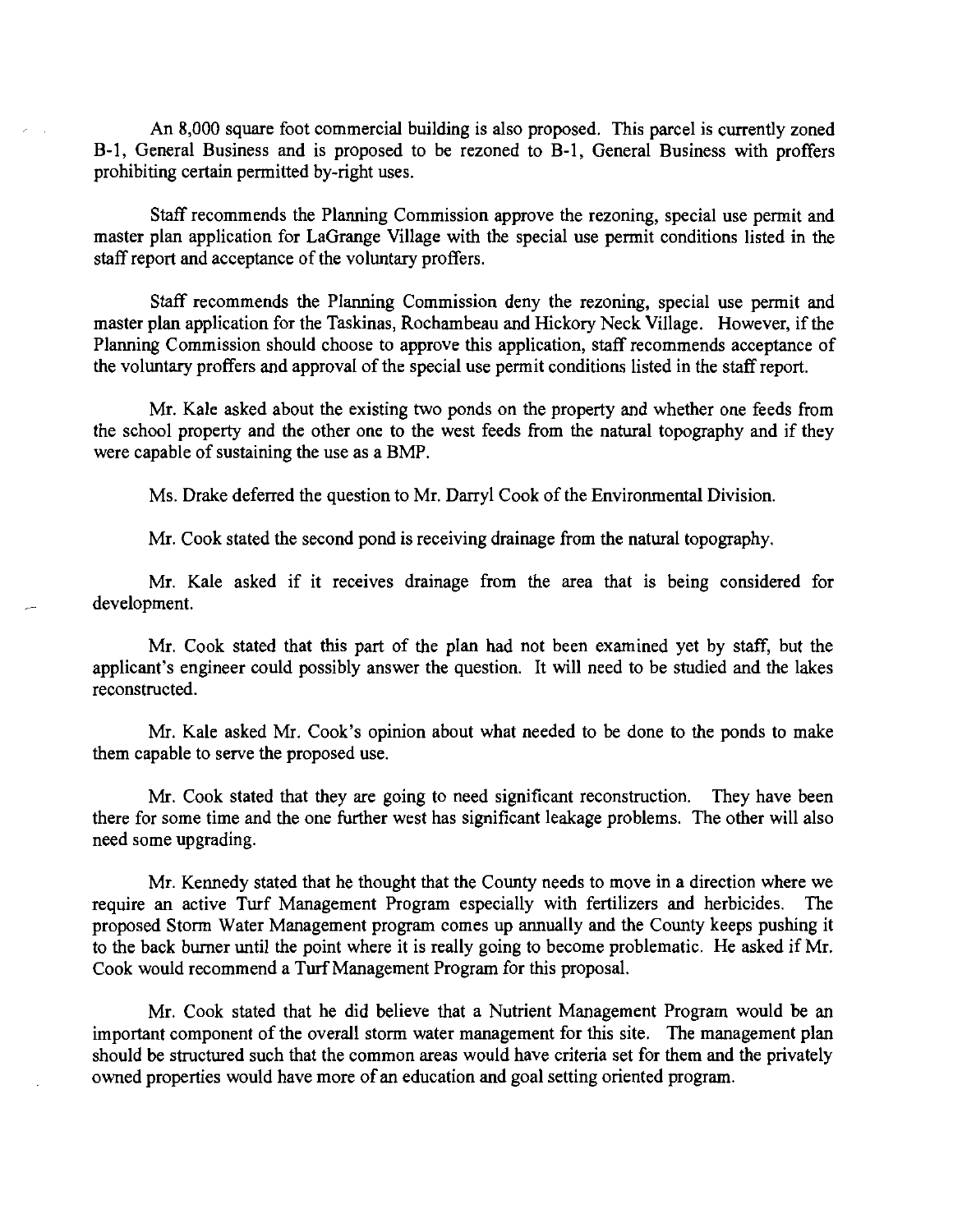Mr. Kennedy and Mr. Cook discussed drainage concerns affecting the creeks and waterways and ways to educate the public about environmental friendly fertilizers.

Mr. Kennedy stated that he had received some concerns about the desal facility and the James City County water supply.

Mr. Kennedy and Mr. Foster discussed issues concerning annual daily demands, future water demand projections and development, the second desal facility, Newport News waterworks, Chikahominy Piney Point Aquifer, current population projections, etc.

Mr. Kennedy discussed with Ms. Drake the 10 year development plan and if there had been any discussion concerning development phasing caps.

Mr. Sowers stated that caps had not been addressed by staff or with the applicant but suggested that he could raise the issue with the applicant during his presentation.

Mr. Kennedy stated he was concerned with traffic on Old Stage Road and asked if staff had any concerns.

Ms. Drake stated that staff was relying on VDOT's comments and they had found the traffic study acceptable. The applicant is proffering all of the recommended traffic improvements.

Ms. Blanton asked how far the main entry on Richmond Road was from Anderson's Comer.

Ms. Drake estimated 1200 feet.

Ms. Blanton asked about the vision for Anderson's Comer and how this development fits into that vision.

Ms. Drake stated that Anderson's Comer is designated as a Mixed Use area on the Comprehensive Plan Land Use Designation map. Staff does not have any development plans in for the Anderson's Comer area, however because of the proximity of these three villages to LaGrange, the entrances, building set backs and types of buildings will establish where and how Anderson's Comer can be developed.

Mr. Kale asked if the comer where the commercial building is proposed will remain zoned B-1.

Ms. Drake replied yes.

Mr. Kennedy stated concerns about the lack of the commercial development and this project would send tax dollars from James City County to Wal-Mart, Lowes, and Home Depot in York County. He asked if there was any discussion about any commercial development in this area from the applicant to offset some of this residential development.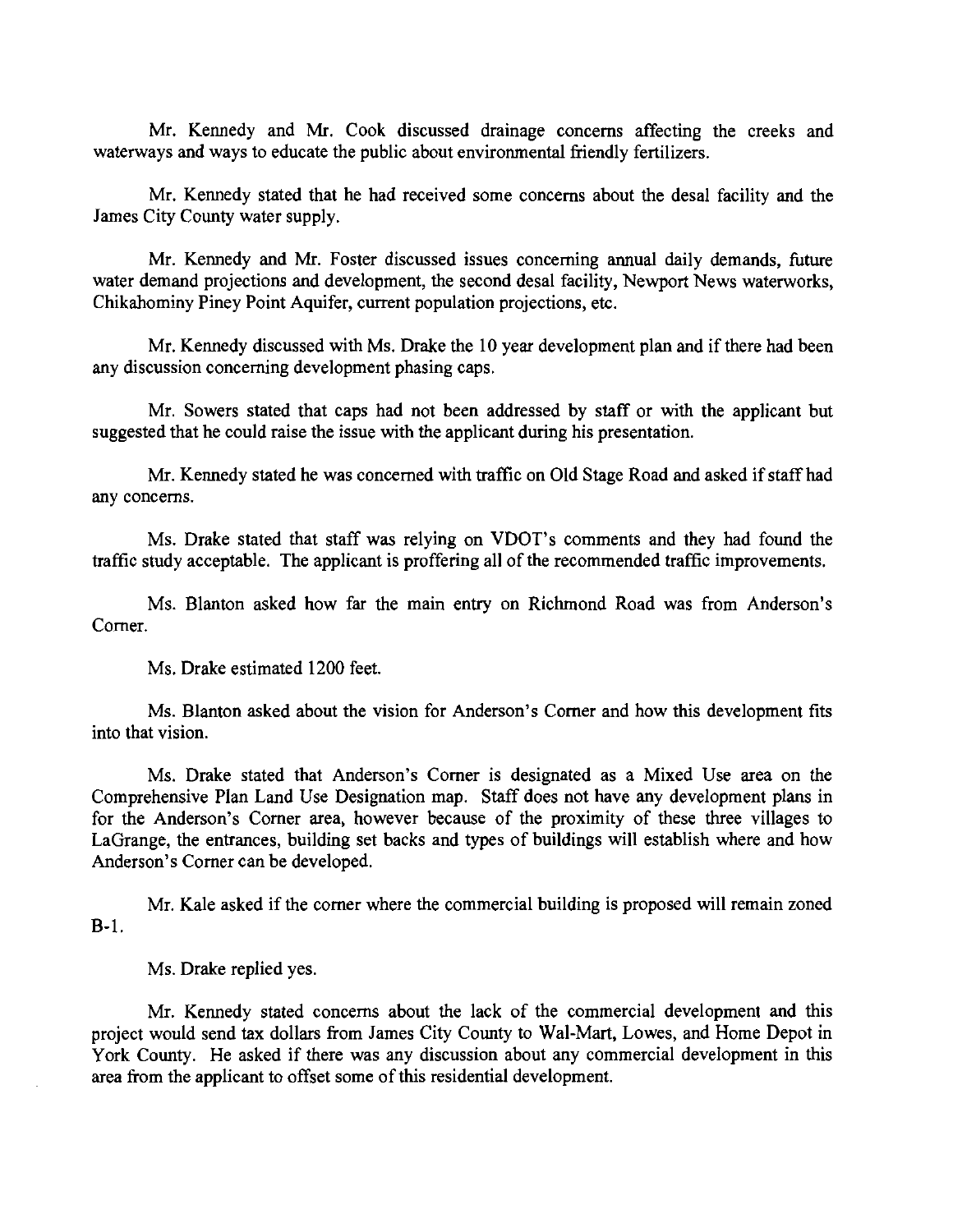Ms. Drake stated there had not been.

Mr. Sowers suggested asking that question to the applicant and reminded the Commission that this area has a tremendous amount of existing commercially zoned property. The commercial zoning on this site and the surrounding area were specifically identified in the2003 Comprehensive Plan as deliberate inconsistencies with the Land Use Plan map and given a Low Density Residential designation in recognition of this large amount of commercially zoned land.

Mr. Fraley opened the public hearing.

Mr. Vernon Geddy, representing the applicant, gave a presentation outlining the application's key features, design guidelines, preservation of open space and farm house and the benefits of Villages at Whitehall. He stated that the applicant has decided to increase the Route 60 buffer to 300 feet and reduce the density to 3.0 dwelling units per acre. Mr. Geddy asked the Planning Commission that if they did not want to vote on the project tonight, to please provide feedback on the project.

Mr. Kennedy discussed with Mr. Geddy his concerns of increased of traffic with this development.

Mr. Kennedy asked where the build out number of ten years came from.

Mr. Geddy stated they used a conservative number and model.

Mr. Kale discussed with Mr.Geddy issues concerning a Turf Management Plan and recreation facilities.

Mr. Kennedy and Mr. Geddy discussed whether or not they were actively pursuing acquiring the surrounding properties.

Ms. Blanton asked why the commercial in the earlier was removed.

Mr. Geddy stated that staff told us that this was low density residential land.

Ms. Jones and Mr. Geddy discussed the fiscal impacts of the development.

Ms. Terry Hudggins, 111 Knollwood Drive, stated she was the President of the Stonehouse District Citizens Association which opposes the Villages at Whitehall rezoning. She discussed concerns with proffers, associations, private roads, traffic along Rochambeau, right turn lanes, sidewalks, housing costs, reassessments, pedestrian connections to adjacent properties, etc She stated that overall this is not an appropriate place for the project with respect to traffic concerns, infrastructure, water, police, fire, and the other needs the County would have to provide.

Ms. Linda Rice with the Friends of Forge Road gave a presentation discussing the concerns of the Whitehall project. She asked the Commission to think hard about the cumulative impacts of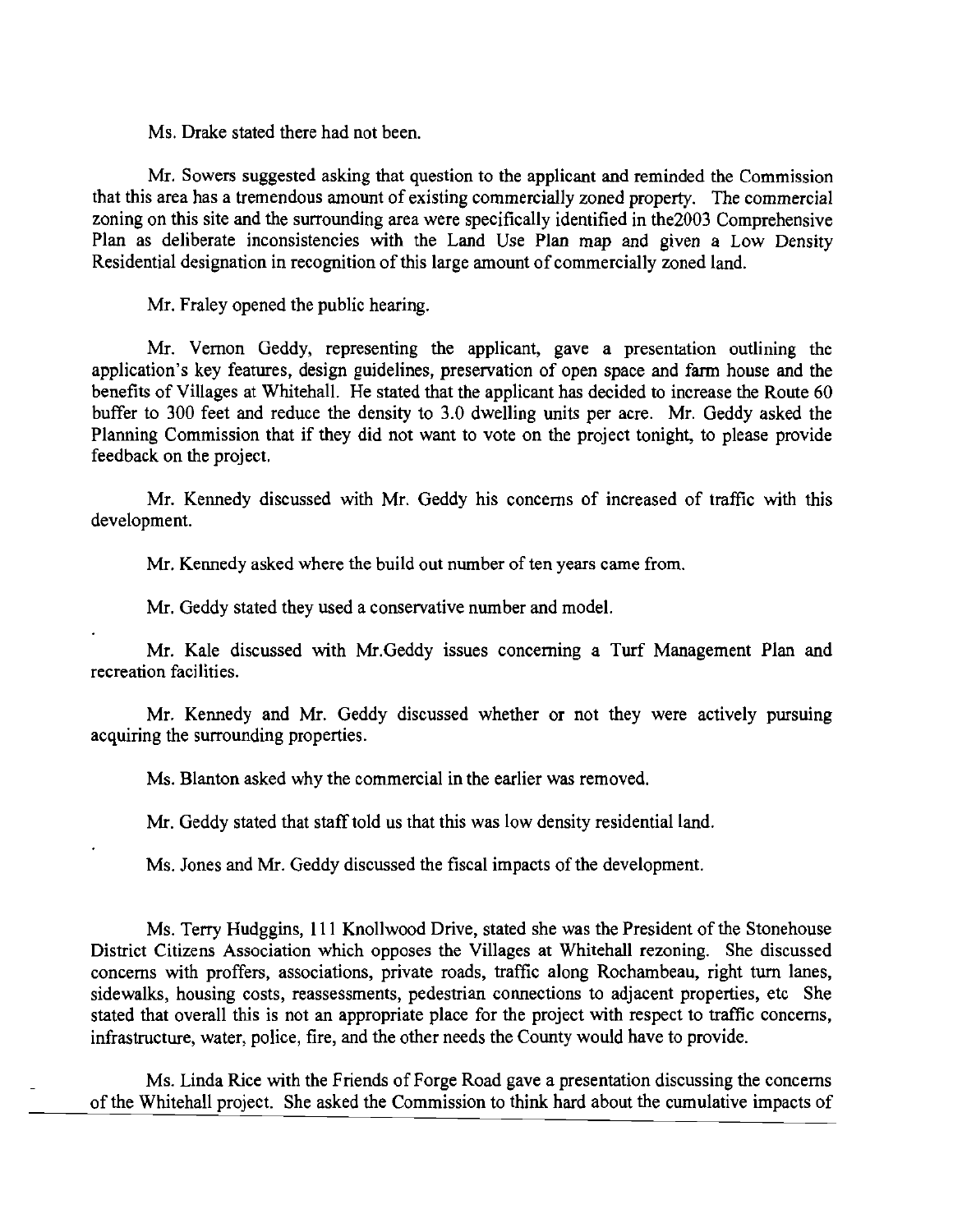this size of development in upper James City County and to think about our friends in New Kent County and how the development is going to collide with the types of development there. They asked that the Commission not approve the rezoning as it is currently presented and discussed the following concerns: (I) financial impacts; (2) increase in property taxes; (3) more revenue or more debt; (4) education; (5) open space; (6) pedestrian connections; (7) buffers; (8) development pressure; (9) bike lanes; (10) conservation easements; (11) water; (12) traffic; (13) energy efficiency; (14) type of water efficient landscaping; and (15) proffers for the PDR program. She suggested that Toano have some sort of guiding principles for development in this area, because the Village of Toano is under tremendous pressure similar to Five Forks and suggested a moratorium on development in non-PSA areas until the Rural Lands Use Study is complete.

Mr. Michael Delk, 205 Castle Lane, stated he was the rector of Hickory Neck Episcopal Church which is located at 8300 Richmond Rd. Mr. Delk stated that the vast majority of the people he had spoken with are not opposed to this project and as senior pastor and chief executive of Hickory Neck it is his responsibility to speak publicly on issues that impact the future of the congregation. He also stated he supported the Village at Whitehall for three main reasons: (I) a large swath of the property under consideration is zoned B-1 which could be developed by-right and a neighborhood of homes is preferable to the alternative of an office park or a cluster of retail stores; (2) no studies have shown an increase of traffic from this development will result in unacceptable levels of congestion; and (3) people need a place to live. If we prevent the development of a neighborhood that includes some relatively affordable housing, we will deprive the community of a needed asset. Teachers, police officers, clergy, firefighters and nurses generally cannot afford three acre lots and James City County cannot afford to do without basic service providers.

Mr. Rich Krapf, 2404 Forge Road, stated that this particular residential development is not the issue but how to guide growth in upper James City County is. Toano has rural vistas and a countryside which attracts people, but as more and more developments come in, that countryside changes and it becomes a different community. Mr. Krapf quoted from the Comprehensive Plan that "Anderson's Comer is one of the few remaining areas in the PSA with significant rural agriculture vistas and contains one of the few remaining rural historic structures in the County" and from the Vision Statement from the Primary Principles for the Five Forks Area of JCC which was adopted in September 2004. He discussed the unique heritage and invaluable natural resources in danger of being lost and urged the Planning Commission and Board of Supervisors to defer all rezoning requests until the following actions are done: (I) commission a rural lands study for upper JCC; and (2) either expand the charter for the rural lands study or commission a second group to develop primary principles similar to those used by Five Forks to guide growth in the Anderson's Comer and Toano Area.

Dr. James Stam, 104 Woodmont Place, stated that in 2004 1,465 Certificate of Occupancies were issued in James City County. Through April, there were 366 Certificate of Occupancies issued and 1,975 active building residential building permits remain which adds up to 3,806 new homes. There are 13,790 building sites currently available without any rezoning. He discussed concerns with schools over capacity, traffic on Richmond Road, wells running dry, and police and fire services being over taxed. The developer wants to build 522 additional homes which is ten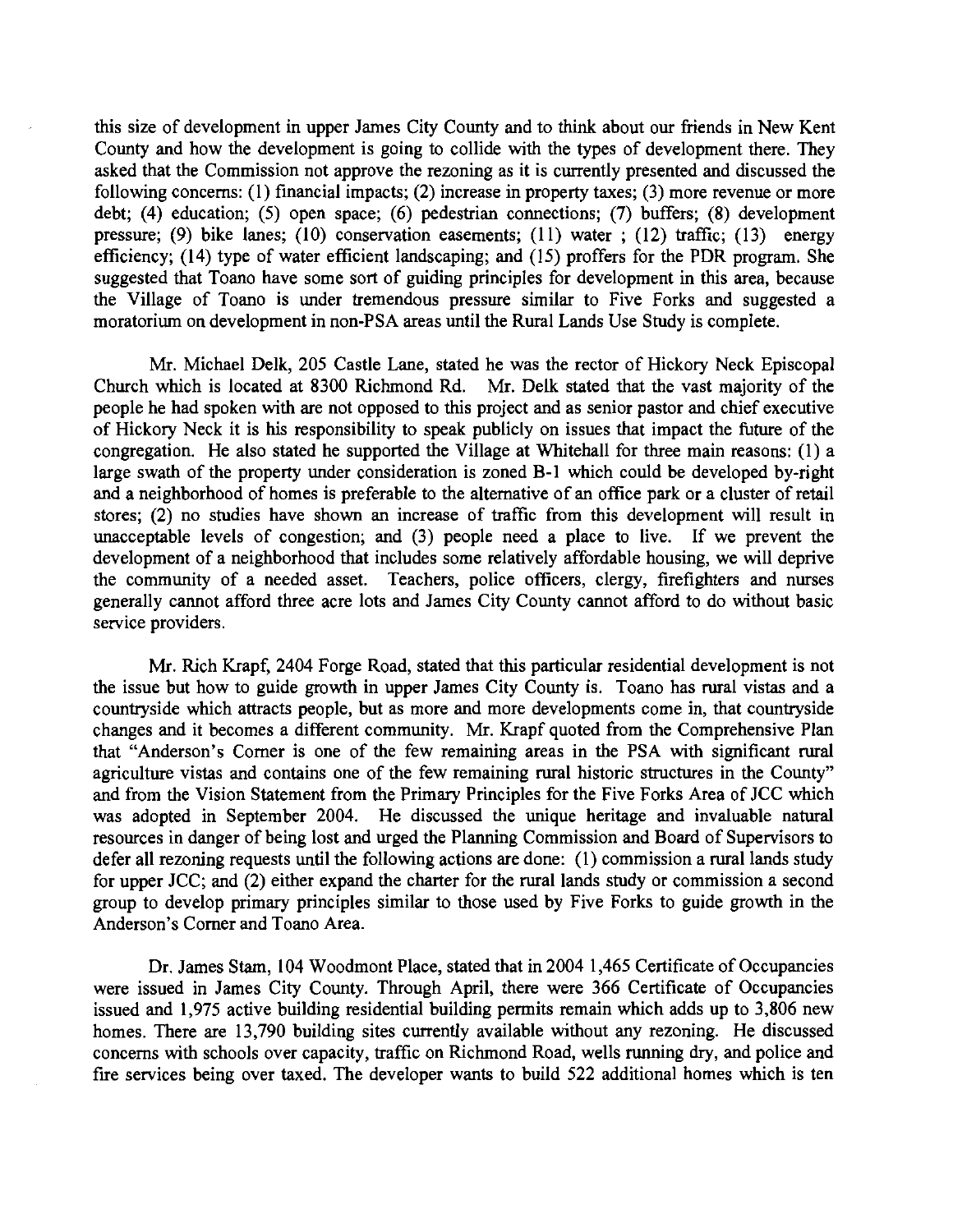times the amount that would be allowable under the A-1 zoning. Mr. Stam urged that the Planning Commission recommend denial of the rezoning application.

Mr. Burt Getty, 8297 Richmond Road, stated he supported the development and would prefer to have residential housing rather than the many uses permitted under the B-I zoning. He also discussed Anderson's Corner being prime real estate over the next five to ten years. He agreed with the other residents of Stonehouse that we want to keep the rural flavor and the open space but this particular corridor is going to be developed.

Mr. Williard Delara, 92 Sandhill Road, discussed concerns ofthe use about the commercial property and whether that property would be sold or leased and concerns of traffic and speeding along Old Stage Road. He stated that he is not necessarily opposed to the entire project but is concerned about the commercial site being developed into a place where people hang out.

Kevin Kelley, 48 Shirley Road in Newport News, spoke on behalf of the applicant. He stated that he has known the applicant for about 10 years and he is someone who will perform as he says. He is tenacious in his details, has a long professional civic association in our area and has charitable involvement. He believes the project is strong. Mr. Kelley also stated that affordable housing these days is anything under \$300,000 and urged the Planning Commission to support the application.

Mr. Walker Ware, 5004 River Drive discussed that his mother owns property at Anderson's Corner and has not been able cut a deal with Mr. Rauch for commercial development. He also commented on his right to have absolute ownership of his land and that we need to build fewer schools along entrance corridors to prevent traffic slow downs.

Mr. Charlie Crawford, 7849 Church Lane, stated he would just like to echo what Mr. Burt Getty stated earlier and it was a good development.

Mr. Hal Lindsay, 3472 Old Stage Road, stated that Anderson's Corner is probably one of the nicest places around to be developed and was not opposed to development but is opposed to this proposal. He discussed the following concerns: (I) watershed and environmental issues; (2) traffic; (3) development of the Croaker and Rochambeau corner; and (4) parks and recreation. He stated that Anderson's Corner has the potential for a lot of development, but this plan looks like it was put together by somebody who does not actually live in this area.

Seeing no further speakers, Mr. Fraley closed public hearing.

Mr. Fraley asked the Commission for discussion.

Mr. Kennedy stated that this is a quality development but would like to say that Anderson's Corner is one of the last if not the last jewel in James City County for many reasons. Anderson's corner has some beautiful vistas, but thinks that this plan could be tweaked. Mr. Kennedy discussed developing a true environmental impact statement, caps on development and traffic studies. The proposal is very strong but it needs to be embraced by the developer, citizens and County staff, so he would be inclined to say no tonight.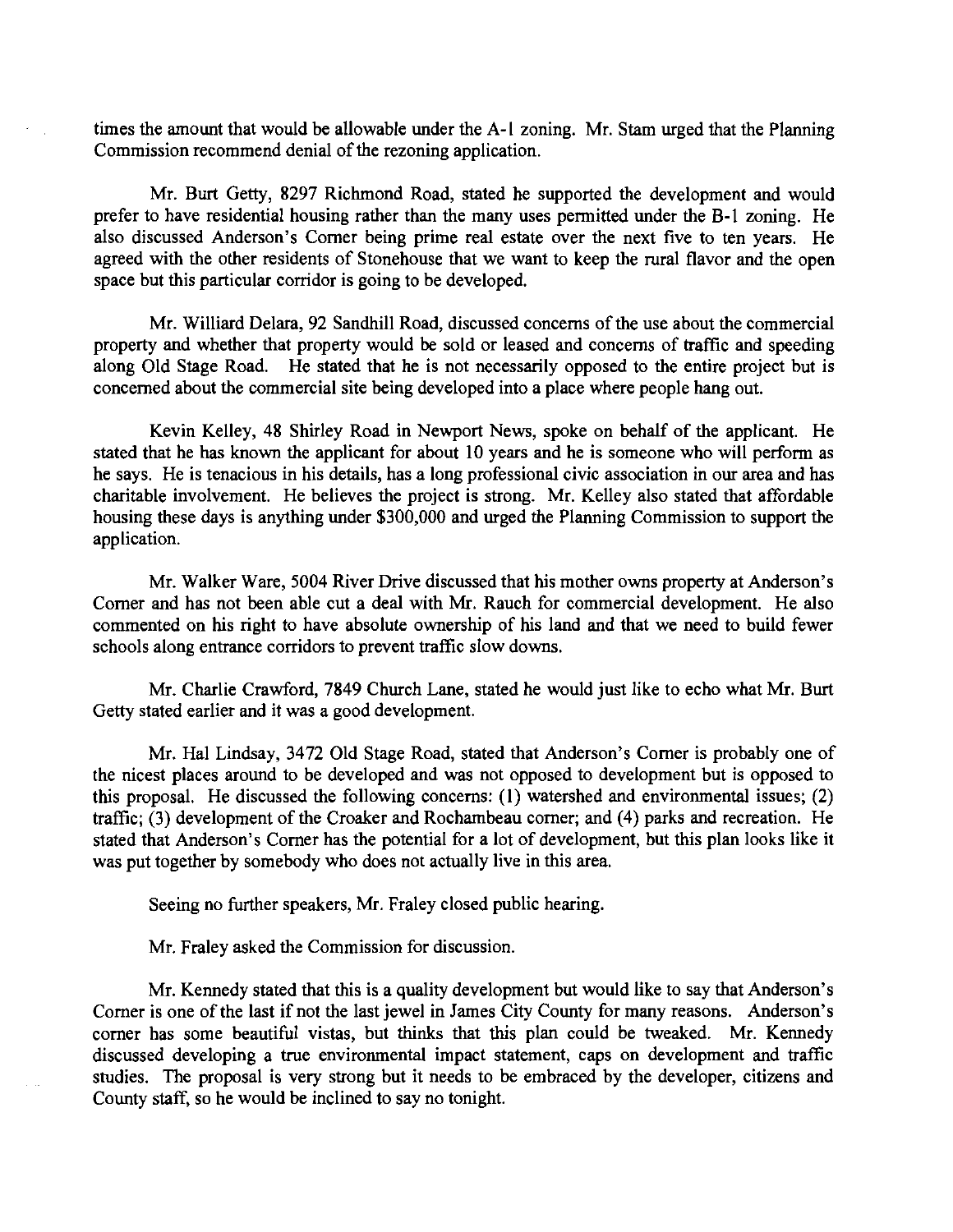Ms. Blanton stated she agreed with a great deal of what Mr. Kennedy had said and thinks that the location next to Anderson's Comer does present a significant challenge. She continued by stating that we should hold it to a considerably higher threshold and, while the proposed use comes much closer to what is appropriate for Anderson's Comer, she agreed with Mr. Kennedy that it is not quite there and would unfortunately also have to deny approval, but hoped that we can come back and look at a different project for that area.

Ms. Jones stated she liked the density changing to three as well as the 300 foot buffer which is setting a good precedent. Ms. Jones continued by stating that this could be a good project.

Mr. Kale stated that he has seen some very commendable things about this development but the timing was wrong. He stated concerns about the need for a stronger internal artery system between the townhouses to the east. He suggested that the developer go back and take a look at what has been proposed and see what could be done to respond to some of the concerns brought here tonight and to give the community more benefits. He is not prepared to vote against it, but would vote for a deferment,

Mr. Geddy asked the Planning Commission to defer the case so that they may consider what they have heard until the August I, 2005 meeting.

#### I. ZO-04-05 Zoning Ordinance Amendment

Ms. Ellen Cook presented the staff report. Staff is proposing to add a new ordinance section and amend an existing ordinance section both related to wireless communications facilities. The changes would be as follows: (I) amend the R-4 district to add tower mounted wireless communications facilities as an SUP and (2) amend the wireless communications facilities section of the ordinance to update the by-right and SUP required summary table, which is the housekeeping amendment that the initiating resolution referred to earlier tonight.

Staff believes that a tower greater than 120 feet in height is something that could potentially be accommodated in the R-4 district in accordance with the Board of Supervisors wireless policy. Residential areas zoned R-4 are large master plan communities that include extensive open space and recreation areas. **In** this respect R-4 is similar to the Mixed Use and Planned Unit Development districts both of which currently allow tower mounted wireless communications facilities as SUP's. All three of these districts also pennit non-residential uses and allow buildings up to 60 feet in height while other residential districts only permit buildings 35 feet in height. Staff recommends that the Planning Commission recommend approval of the attached ordinance amendment.

Mr. Fraley opened the public hearing.

Seeing no speakers, Mr. Fraley closed the public hearing.

Mr. Kennedy motioned approval.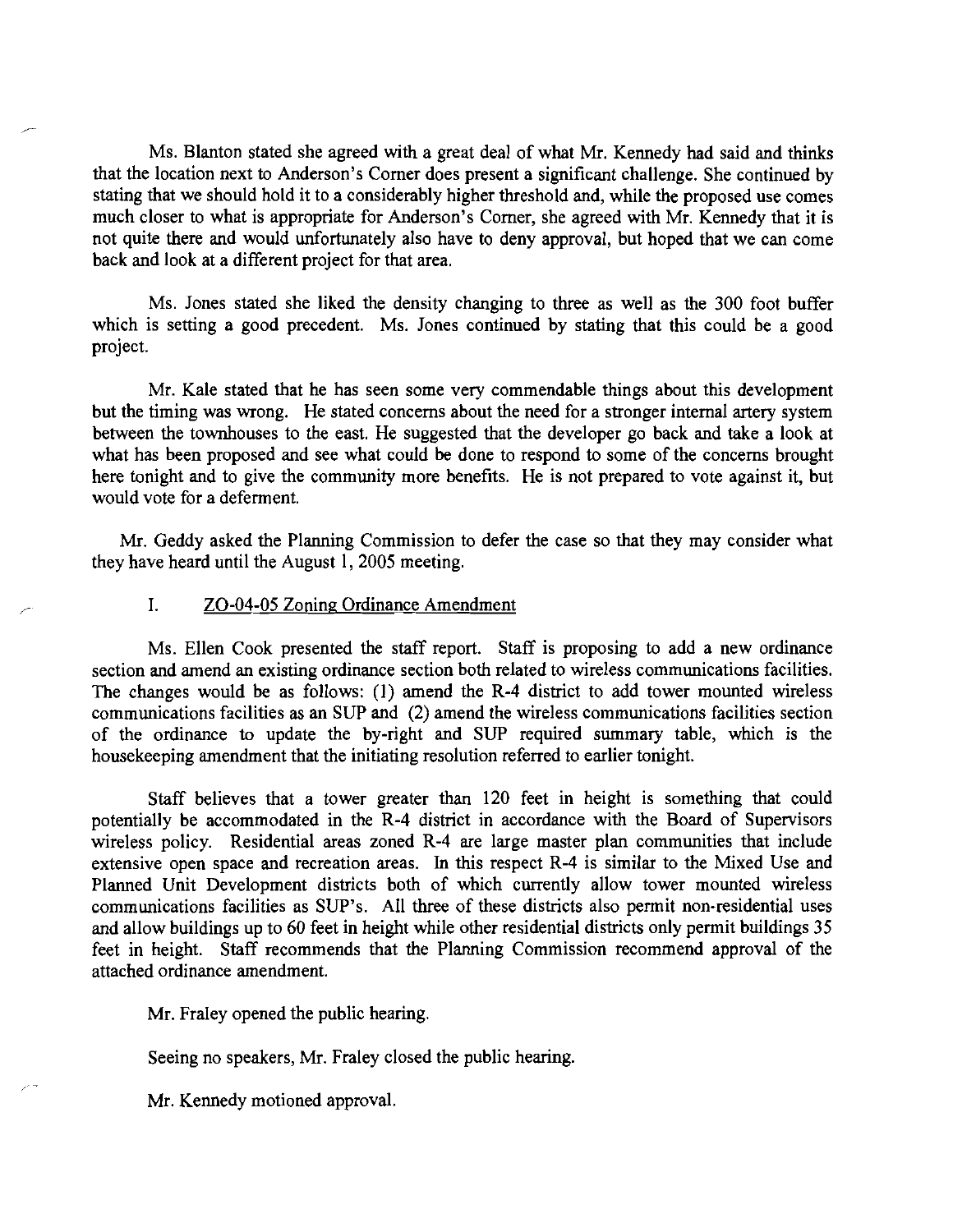Ms. Jones seconded the motion.

The Planning Commission voted 5-0 to support the amendment: YES: (5) Jones, Fraley, Blanton, Kennedy, Kale NO: (0) Absent: (2) Hunt, Billups

### 6. PLANNING COMMISSION CONSIDERATION

### A. Annual Report

Mr. Sowers presented the Annual Report and asked the Commission to elect one of the members, normally either the Chairman or Vice-Chairman to go to the Board of Supervisors to make the presentation. Staff recommends you adopt it tonight with any suggested changes. The Annual Report would be presented to the Board of Supervisors at the July 26, 2005 meeting.

Mr. Fraley called for any discussion or input.

Ms. Jones made a motion to accept the Annual Report.

Ms. Blanton seconded the motion.

The Planning Commission voted 5-0 to accept the Annual Report: YES: (5) Jones, Fraley, Blanton, Kennedy, Kale NO: (0) Absent: (2) Hunt, Billups

#### 7. PLANNING DIRECTOR'S REPORT

Mr. Marvin Sowers presented the Planning Director's Report. He stated that the Board of Supervisors will be having a work session on cash proffers on July 26, 2005 and there will be a groundbreaking for the Greensprings Trail tomorrow at Mainland Farm which will be attended by the Governor. The Planning Division in particular played a very strong role as has the Attorney's Office in helping bring this project to fruition.

#### 8. OTHER DISCUSSION

Mr. Kale made a motion that we ask the Board of Supervisors to initiate a study involving the village of Toano and Anderson's Corner.

#### Mr. Kennedy seconded the motion.

The Planning Commission voted 5-0 to accept the motion: YES: (5) Jones, Fraley, Blanton, Kennedy, Kale NO: (0) Absent: (2) Hunt, Billups